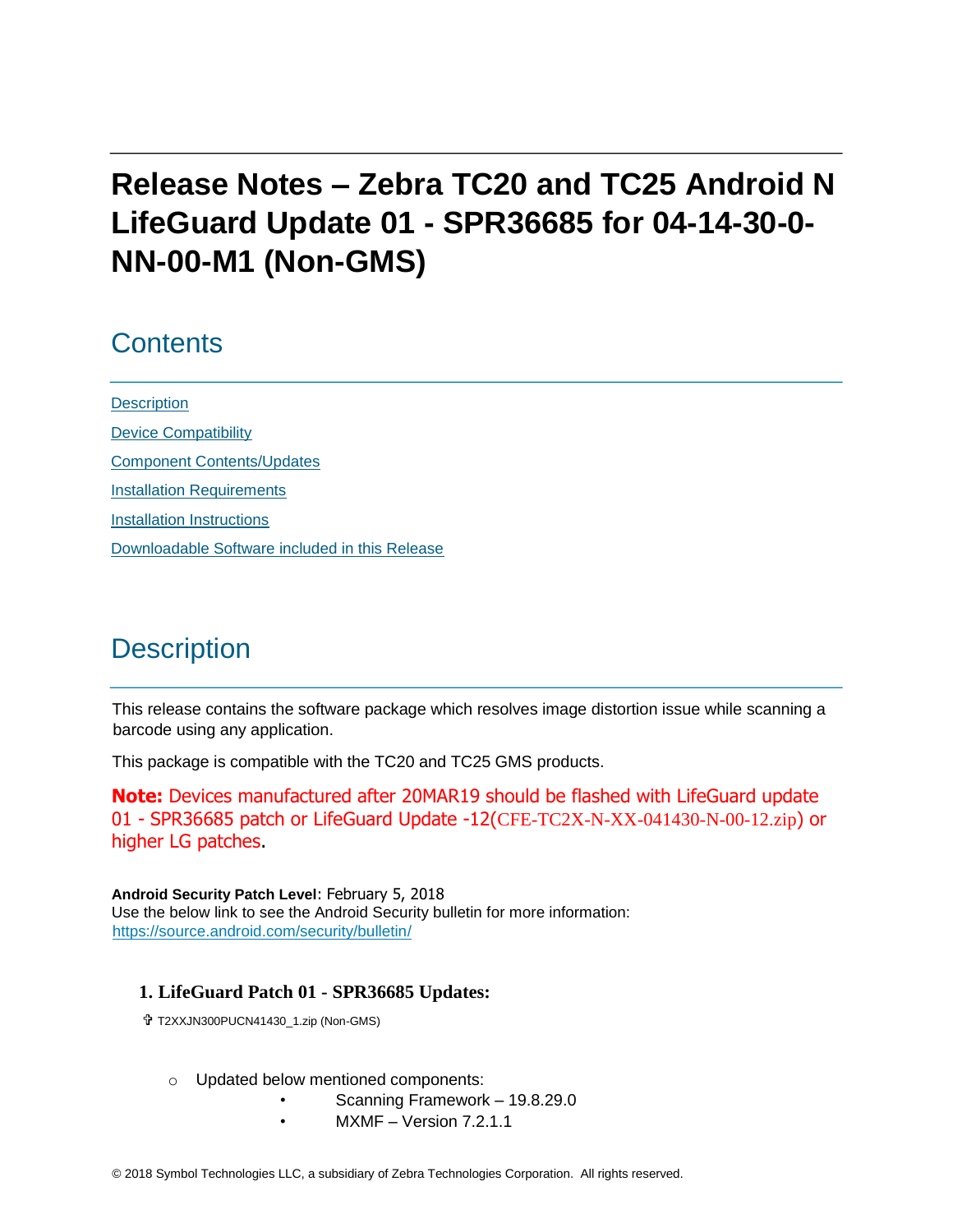- DataWedge Version 6.7.47
- o SPR36685 Resolved an issue wherein image distortion issue was observed while scanning a barcode using any application.

## <span id="page-1-0"></span>Device Compatibility

This software release has been approved for Android TC20 Nougat Non-GMS models mentioned below. Please note that GMS OS images are not compatible with China based SKUs

| <b>Device</b>                                                                         | <b>Operating System</b>                               |
|---------------------------------------------------------------------------------------|-------------------------------------------------------|
| TC200J-20C112CN                                                                       | Android N (Non-GMS Only) China Only                   |
| TC200J-20A111CN                                                                       | Android N (Non-GMS Only) Plus SKU - China<br>Only     |
| TC200J-2KC111CN                                                                       | Android N (Non-GMS Only) Keyboard SKU -<br>China Only |
| TC200J-20C213CN                                                                       | Android N (Non-GMS Only) Premium SKU<br>China Only    |
| This software is also approved for Android TC25 Nougat Non-GMS models mentioned below |                                                       |
| <b>Device</b>                                                                         | <b>Operating System</b>                               |
| TC25CJ-20B101CN                                                                       | Android N (Non-GMS Only) China Only                   |
| TC25CJ-20C102CN                                                                       | Android N (Non-GMS Only) China Only                   |

## <span id="page-1-1"></span>Component Contents/Updates

| <b>Component / Description</b> | Version                            |  |
|--------------------------------|------------------------------------|--|
| <b>Product Build Number</b>    | 04-14-30-0-NN-00-M1                |  |
| Device Patch Version           | 1 SPR36685 1                       |  |
| Android Version                | 7.1.2                              |  |
| Wi-Fi                          | <b>FUSIONLITE QA 1 0.0.0.015 N</b> |  |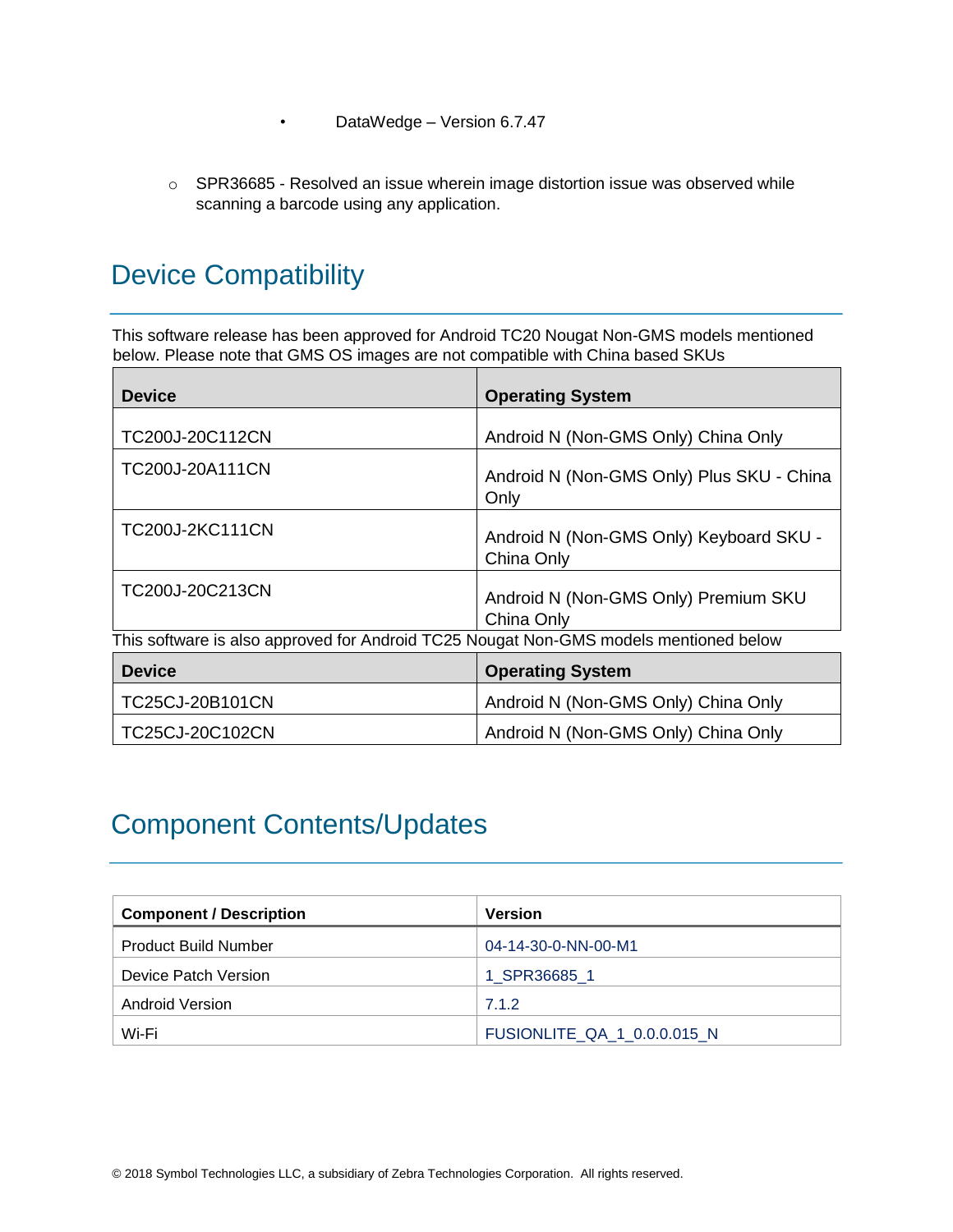## <span id="page-2-0"></span>Installation Requirements

#### HW Requirements

- Windows PC running Windows 7/10 32/64 bits
- USB Type C Cable
- Micro SD Card with at least 2GB capacity (optional)

### SW Requirements

Please make sure following components are installed on your computer before commencing OS installation.

- Zebra Android USB Driver V2.2 or higher
- Android Debug Bridge version 1.0.39 or higher
- TC20/TC25 Non-GMS Android OS Release Images

#### Image Compatibility

To use this Update, the terminal must have the BSP 04-14-30-0-NN-00-M1 installed as the baseline OS.

### <span id="page-2-1"></span>Installation Instructions

### Using the "adb sideload" method

#### Assumptions

- 1. ADB installed on PC
- 2. TC20/TC25 has Developer options enabled
- 3. USB debugging ON

#### Procedure

- 1. Plug the TC20/TC25 into the USB & Charging Cable and then the Cable to the PC. If you have a Cradle with USB connectivity, connect it now.
- 2. You may need to pull down notification bar, and tap on the notification which says, "USB charging this device", and change it to "Transfer files".
- 3. Open Command Prompt on PC, run "adb devices" and check to see if you can see the device's serial number… If yes, proceed… if not you will need to get the PC set up with the proper drivers or install an External SD Card.
- 4. You may also get a pop up on your PC (Win 7) that you will be connected as a Portable Media Player… this can be ignored.
- 5. Entering Recovery Mode
	- a. Choice 1: In Command Prompt, type "adb reboot recovery" and click enter. b. Choice 2:
		- i. Reboot and hold PTT key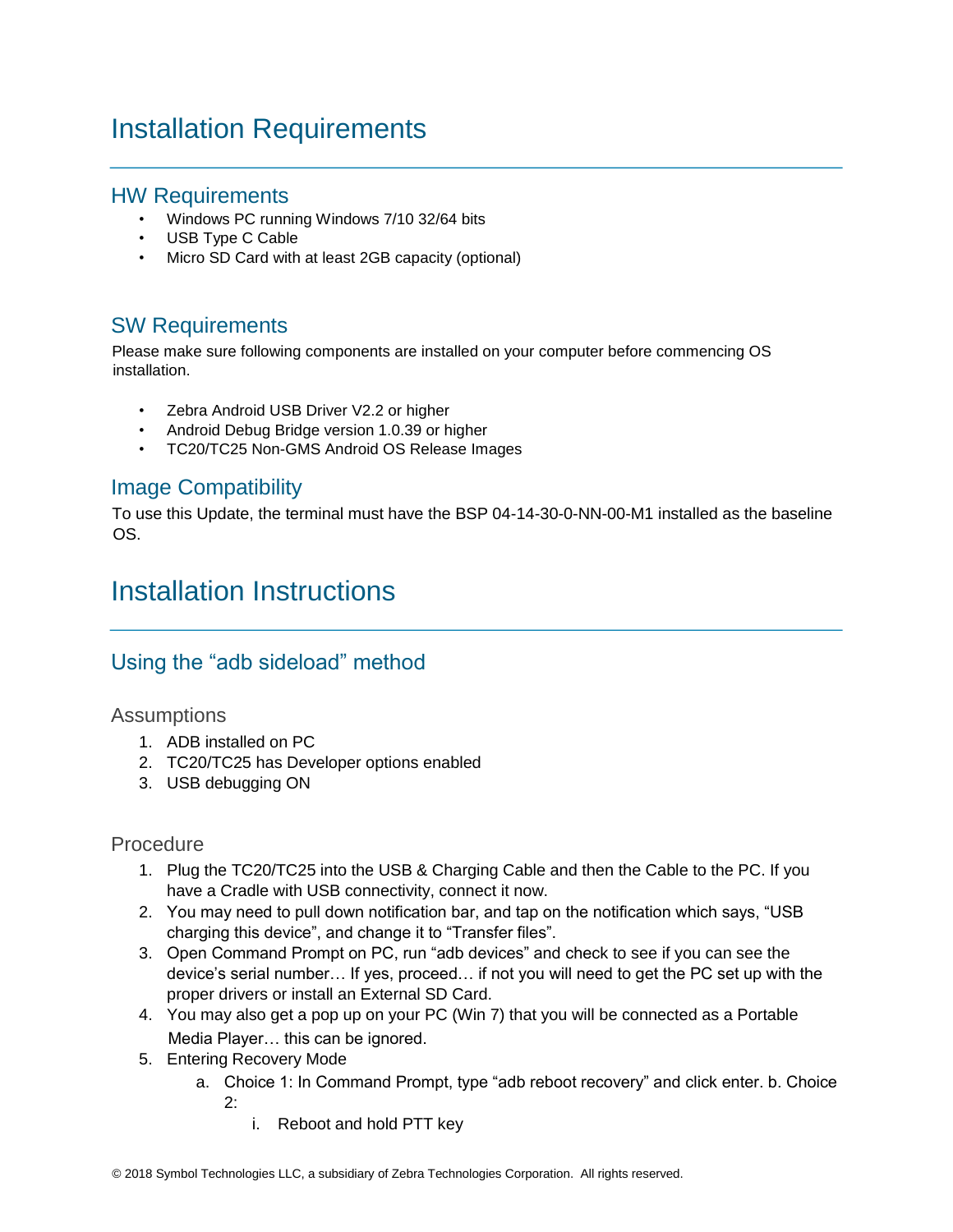- ii. When Zebra Technologies logo appears on the screen Release the PTT Key
- 6. Your TC20/TC25 will reboot and take you to Android Recovery screen.
- 7. To select Sideload Method
	- a. Use the Volume + and to highlight, "Apply update from ADB" and press the Power Key to select it
- 8. With your Command Prompt, open, type "adb sideload" and add a space and then drag and drop the zip file which you want to apply to the device and press enter.
	- a. When the file download starts, the command window will show progress with a percentage completed.
	- b. Device display will show a series of messages indicating it is downloading, verifying and installing the image on to the device.
- 9. After successful update, the device will auto reboot and you see Zebra on top and POWERED BY android at the bottom and after about 10 second will transition to the TC20/TC25 Touch Computer splash screen with 5 dancing white dots at bottom… it will stay at this screen up to 4 minutes and then present the "Lock Screen".
- 10. To make sure the OS Update took place, once the initial setup is complete;
	- a. Go to "Settings" and scroll down to "About phone" and look at the "Patch version". It should state the Patch Version as "1\_SPR36685\_1".
- 11. Now you are all set to use your TC20/TC25.

### Using External SD Card

- 1. Plug the TC20/TC25 into the USB & Charging Cable and then the Cable to the PC. If you have a Cradle with USB connectivity, connect it now.
- 2. You may need to pull down notification bar, and tap on the notification which says, "USB charging this device", and then change it to "Transfer files".
- 3. You may also get a pop up on your PC (Win 7) that you will be connected as a Portable Media Player… this can be ignored.
- 4. Copy the required files to the SD Card. This can be done in two ways
	- a. Copy the files to the Micro SD card with the help of a SD Adapter which gets inserted to the SD slot of your PC/Laptop/SD Writer.
	- b. Directly transfer files to the Micro SD card which is inserted in to the back of the device. Please refer to the user guide on how to open the back door and inserting the SD card to the device.
- 5. Entering Recovery Mode
	- a. Choice 1: In Command Prompt, type "adb reboot recovery" and click enter. b. Choice 2:

i. Reboot and hold PTT key ii. When Zebra Technologies logo appears on the screen Release the PTT Key

- 6. Your TC20/TC25 will reboot and take you to Android Recovery screen.
- 7. Applying update via External SD card
	- a. Use the Volume + and to highlight select option to "Apply update from SD card" and press the Power Key to select it
	- b. Use the Volume + and to highlight package to be installed (downloaded Zip file) and press the Power Key to select it.
- 8. After successful update, the device will auto reboot and you see Zebra on top and POWERED BY android at the bottom and after about 10 second will transition to the TC20/TC25 Touch Computer splash screen with 5 dancing white dots at bottom… it will stay at this screen up to 4 minutes and then present the "Lock Screen".
- 9. To make sure the OS Update took place, once the initial setup is complete;